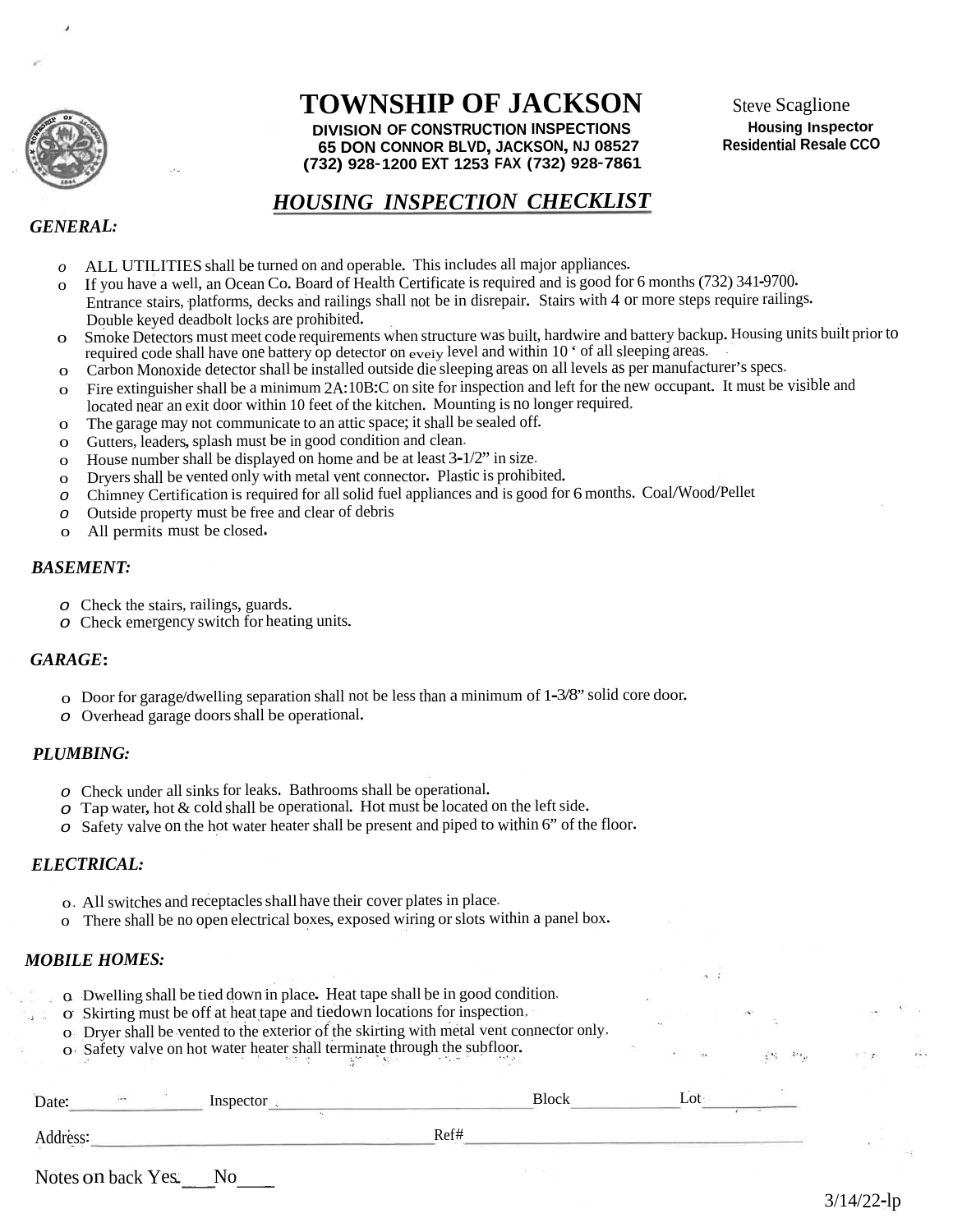

**TOWNSHIP OF JACKSON DIVISION OF CONSTRUCTION INSPECTIONS COMMERCIAL CCO INSPECTIONS HOUSING RESALE CCO INSPECTIONS 65 DON CONNOR BLVD. JACKSON, NJ 08527** 

**HOUSING RESALE** MAILING ADDRESS: 95 WEST VETERANS HIGHWAY MAIN NUMBER: 732-928-1200 – EXT. 1205

### **PAYMENT MUST ACCOMPANY APPLICATION – NO ELECTRONIC PAYMENTS – VOID AFTER 6 MONTHS APPLICATION FEE AND 1st REINSPECTION IS \$100.00 – EACH REINSPECTION IS \$50.00 AND PAID PRIOR TO**

PLEASE PRINT OR TYPE \_BLOCK: \_\_\_\_\_\_\_\_\_\_\_\_\_\_\_\_\_\_\_\_\_\_\_ LOT: \_\_\_\_\_\_\_\_\_\_\_\_\_\_\_\_\_\_\_\_\_\_\_ REFERENCE NUMBER: \_\_\_\_\_\_\_\_\_\_

**ADDRESS TO BE INSPECTED: \_\_\_\_\_\_\_\_\_\_\_\_\_\_\_\_\_\_\_\_\_\_\_\_\_\_\_\_\_\_ PROPERTY OWNER: \_\_\_\_\_\_\_\_\_\_\_\_\_\_\_\_\_\_\_\_\_\_\_\_\_\_\_\_\_\_\_\_\_\_\_\_** 

**ADDRESS OF OWNER IF DIFFERENT: \_\_\_\_\_\_\_\_\_\_\_\_\_\_\_\_\_\_\_\_\_\_\_\_\_\_\_\_\_\_\_\_\_\_\_\_\_ CONTACT NUMBER: \_\_\_\_\_\_\_\_\_\_\_\_\_\_\_\_\_\_\_\_\_\_\_** 

| <b>COMMUNITY DEVELOPMENT:</b> | <b>CONTACT NUMBER:</b> |  |
|-------------------------------|------------------------|--|
|                               |                        |  |
|                               |                        |  |

**PRINT OWNER/AGENT NAME: \_\_\_\_\_\_\_\_\_\_\_\_\_\_\_\_\_\_\_\_\_\_\_\_\_\_\_\_\_\_\_\_\_\_\_\_\_\_\_\_\_ SIGNATURE: \_\_\_\_\_\_\_\_\_\_\_\_\_\_\_\_\_\_\_\_\_\_\_\_\_\_\_\_\_\_** 

**DATE: \_\_\_\_\_\_\_\_\_\_\_\_\_ AGENT CONTACT NUMBER: \_\_\_\_\_\_\_\_\_\_\_\_\_\_\_\_\_\_\_\_\_\_\_\_ FAX NUMBER: \_\_\_\_\_\_\_\_\_\_\_\_\_\_\_\_\_\_\_\_\_\_\_\_\_\_\_\_** 

**TYPE OF WATER SUPPLY: PUBLIC: \_\_\_\_\_ WELL: \_\_\_\_\_ REQUIRED; ORIGINAL [***WHITE COPY***] OF THE WELL WATER CERTIFICATION FROM THE OCEAN COUNTY BOARD OF HEALTH MUST BE SUBMITTED BEFORE THE CONTINUED CERTIFICATE OF OCCUPANCY IS ISSUED.** 

**THIS OFFICE IS NOT RESPONSIBLE FOR THE ACTIONS OF THE PROPERTY OWNER FOR NOT SECURING REQUIRED PERMITS FOR WORK PERFORMED WITHOUT AND, FOR FAILURETO CLOSE OPEN PERMITS OR VIOLATIONS.** 

**PRIOR TO SCHEDULING A CLOSING DATE, IT IS THE PROPERTY OWNERS RESPONSIBILITY TO RESOLVE SAID INFRACTIONS WHEN FOUND.** *NO CCO WILL BE ISSUED WITH ANY OPEN PERMITS OR VIOLATIONS.* 

**THERE IS A 10-DAY WINDOW FROM THE TIME OF THE INSPECTION TO THE ISSUANCE OF THE CONTINUOUS CERTIFICATE OF OCCUPANCY.** *CCO INSPECTIONS ARE ONLY APPROVED FOR SIX (6) MONTHS FROM THE DATE OF APPROVAL/ISSUING.* 

**AN ADULT OF 18 YEARS OF AGE MUST BE PRESENT IF THERE ARE PERSONAL BELONGINGS WITHIN THE DWELLING.** 

### **FOR OFFICE USE ONLY**

| PRIVATE WELL/WATER CERT.: ________ ASSOCIATION LETTTER: _______ CHIMNEY CERTIFICATION: (Y) ___ (N) ___ (NA) ___ |  |  |  |  |  |
|-----------------------------------------------------------------------------------------------------------------|--|--|--|--|--|
| VIOLATION LIST: PROVIDED SHEET #4 TO HOMEOWNER (Y) ___ (N) ___ SHEET #5 ATTACHED (Y) ___ (N) ___                |  |  |  |  |  |
| SELLER PAID/CCO: BUYER PAID/CCO: AGENT PAID/CCO: ALL DOCUMENTS SUBMITTED: (Y) (N)                               |  |  |  |  |  |
| 1. TYPE OF PAYMENT: CASH _____ CHECK (#) ____________ MONEY ORDER (#) ___________ RECEIPT (#) ___________       |  |  |  |  |  |
| 2. TYPE OF PAYMENT: CASH _____ CHECK (#) _____________ MONEY ORDER (#) ___________ RECEIPT (#) ___________      |  |  |  |  |  |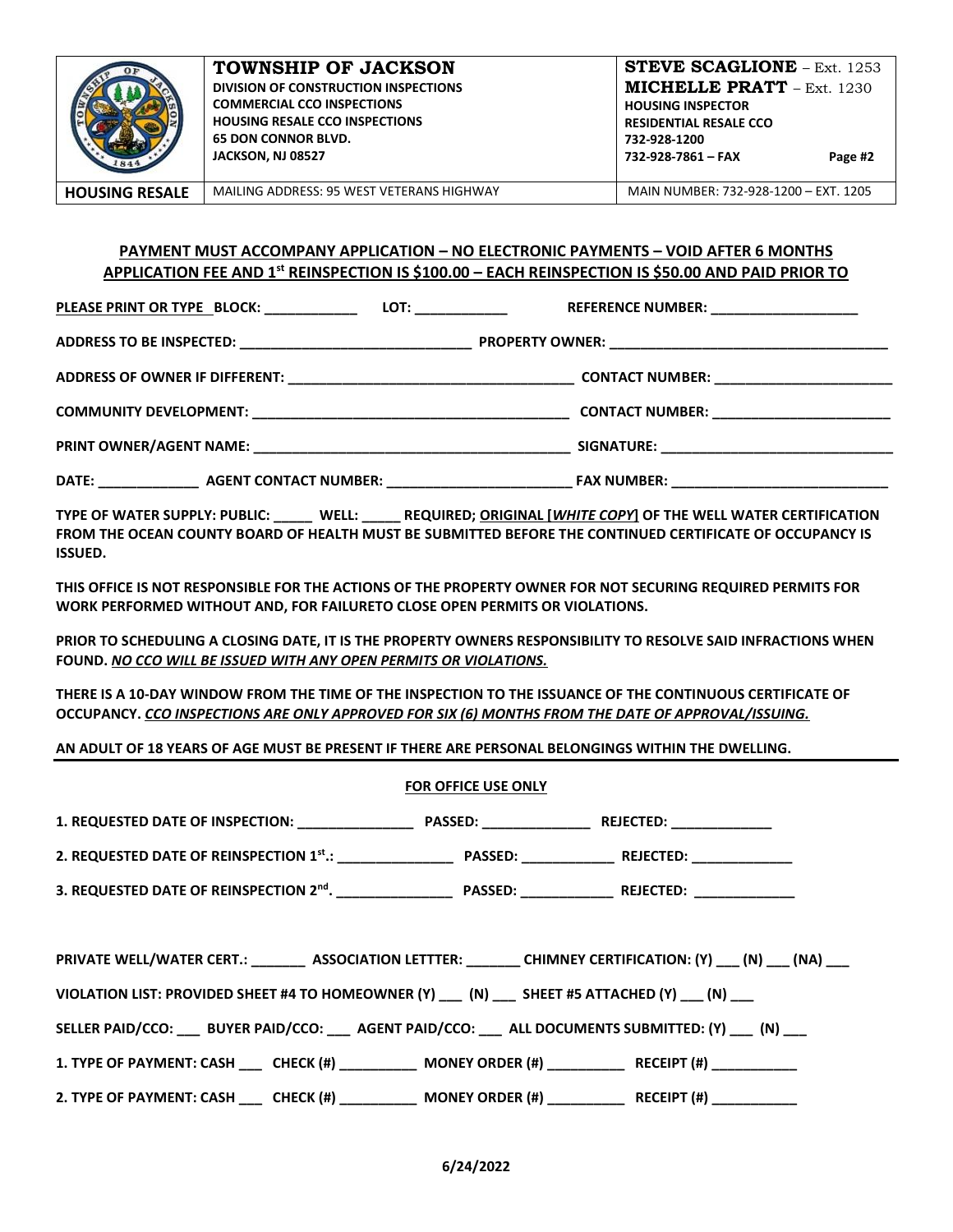

# **VERIFICATION OF OPEN PERMITS & VIOLATIONS**

## TO BE COMPLETED BY OFFICE STAFF ONLY

PROPERTY ADDRESS: The contract of the contract of the contract of the contract of the contract of the contract of the contract of the contract of the contract of the contract of the contract of the contract of the contract

 $\lambda = 0$ 

|                               |  | NEW - BLOCK: LOT: ______________ LOT: _____________________ VERIFIED BY: ________ |
|-------------------------------|--|-----------------------------------------------------------------------------------|
|                               |  |                                                                                   |
| OPEN PERMITS: YES: NO: NO:    |  |                                                                                   |
|                               |  |                                                                                   |
|                               |  |                                                                                   |
|                               |  |                                                                                   |
| OPEN VIOLATIONS: YES: NO: NO: |  |                                                                                   |
|                               |  | 1. VIOLATION #:                                                                   |

ANY ATTEMPT TO ALTER THIS DOCUMENT IS A VIOLATION OF 2C:21-1, A CRIMINAL OFFENSE WHICH COULD RESULT IN 18 MONTHS IN PRISON AND/OR UP TO A \$10,000.00 FINE